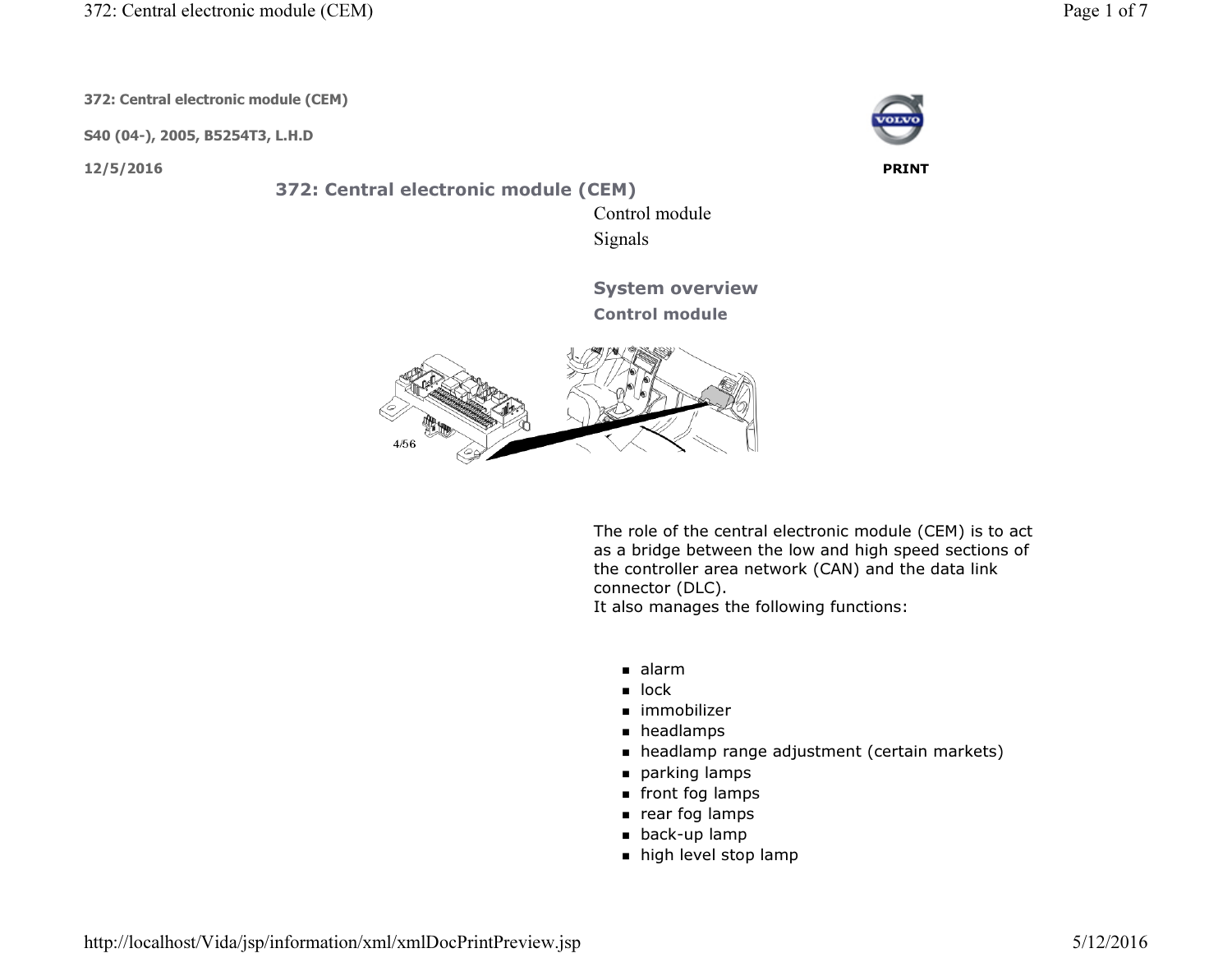- turn signal lamps
- wiper/washer windshield/rear window/headlights (wiper/washer for rear window only C30/V50)
- headlamp washer
- roof hatch
- rain sensor
- ∎ horn
- clock
- seat belt reminder
- **n** interior roof lighting
- $\blacksquare$  sun visor lighting
- courtesy/glove compartment lighting
- cargo compartment lighting
- $\blacksquare$  fuel level
- fuel pump
- corrosion preventative fuel tank (only B4184S8)
- rear windshield heating
- $\blacksquare$  electrically heated seats
- memory function for power seats
- power supply (generator control)
- starter motor
- current limiting
- LEDs in doors for lock indication (only C70)
- LEDs in switch roof movement (2008-) (only C70)
- alcolock (option 2009-)
- secondary battery (2010-, only vehicles with the function automatic start/stop of engine)
- $\blacksquare$  regenerative charging (only in vehicles with the brake energy regeneration function 201020-)
- daytime running lights (from structure week 201044, option).

The control module is below the glove compartment on the passenger side. The entire control module is removed from the car during replacement.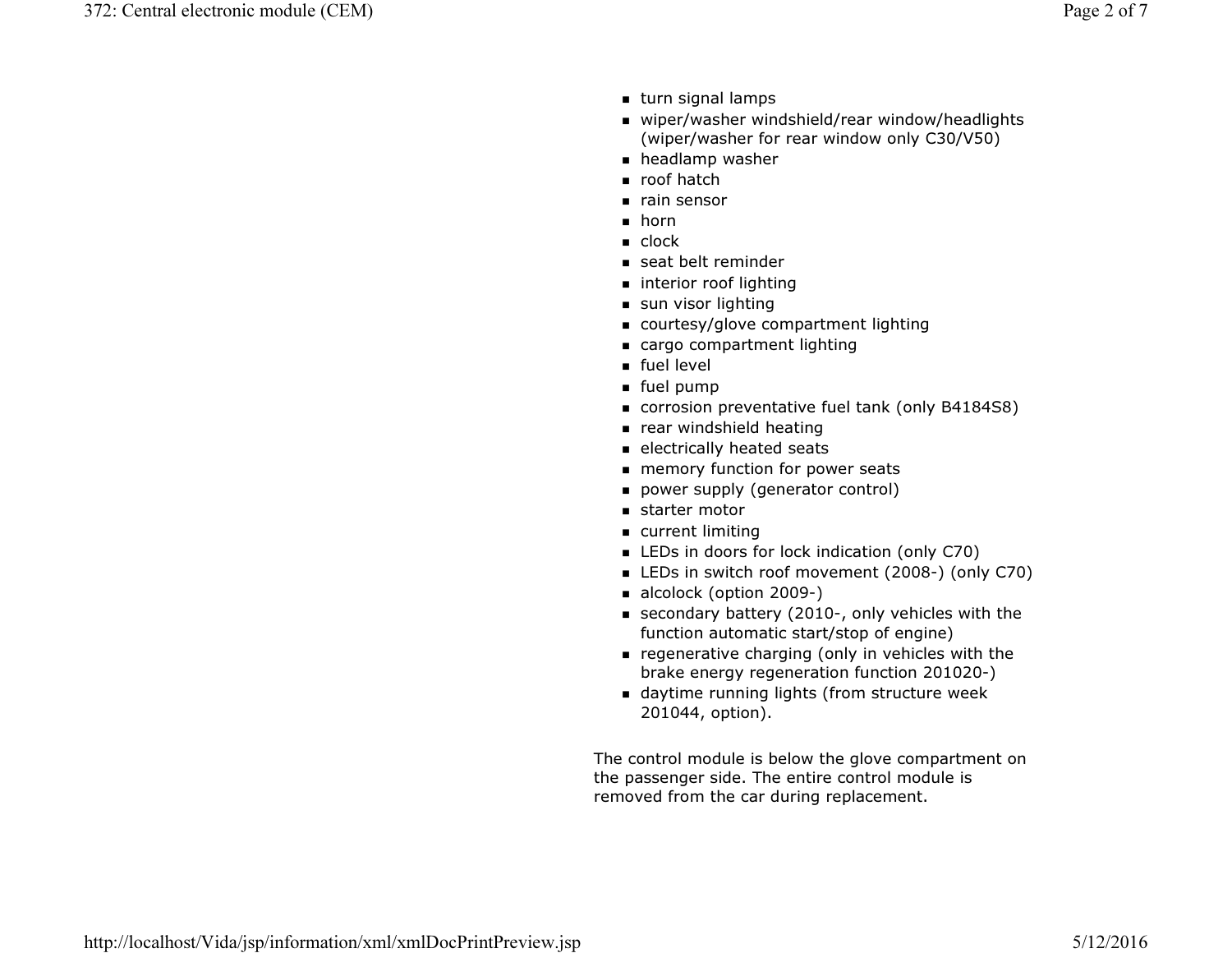A car configuration file is stored in the central electronic module (CEM). This file contains information about:

- the VIN of the car
- $\blacksquare$  the structure week
- the equipment level of the car.

When replacing the central electronic module (CEM), the VIN cannot be read off until the software has been downloaded from the Volvo central database.

The central electronic module (CEM) communicates with directly connected components and with other control modules and components via serial communication and the control area network (CAN).

The control module contains two processors. One is connected to both the high and low speed sections of the controller area network (CAN). The other is only connected to the low speed section.

The central electronic module (CEM) uses built in diagnostics to check all activations and the input and output signals. A diagnostic trouble code (DTC) is stored if the control module detects a fault. In certain cases, the incorrect signal is replaced with a substitute value. Other control modules use the network to report to the central electronic module (CEM) if they have diagnostic trouble codes (DTCs) stored. This function is used when reading off diagnostic trouble codes (DTCs) without VIDA.

Any diagnostic trouble codes (DTCs) are stored in the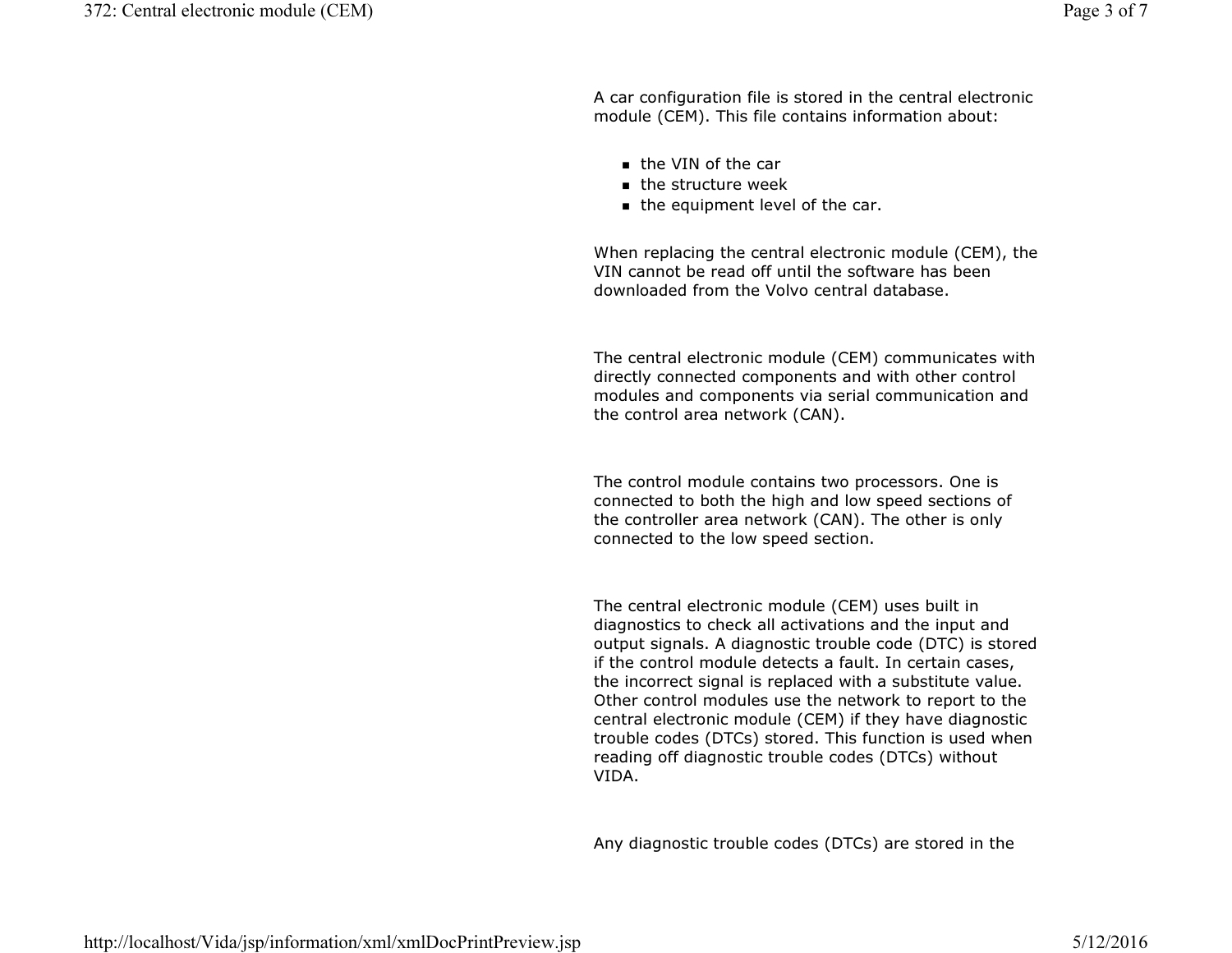control module memory. This information can be read off using VIDA via the data link connector in the vehicle.

The easiest way to check if the central electronic module (CEM) is grounded and receiving power is to activate the hazard warning signal flasher. The central electronic module (CEM) is powered if the function operates.

For further information, also see Signal specifications.

**Signals** 

The table below summarizes the input signals to and output signals from the central electronic module (CEM). The signal types are divided into directly connected signals, serial communication and controller area network (CAN) communication.

| <b>Input signals</b>                           | <b>Output signals</b>                              |
|------------------------------------------------|----------------------------------------------------|
| <b>Directly connected:</b>                     | <b>Directly connected:</b>                         |
| $\blacksquare$ Horn switch                     | • Parking lamps                                    |
| Trunk lid, unlocking                           | License plate lighting                             |
| • Deadlocking switch                           | $\blacksquare$ Brake light                         |
| Stop lamp switch                               | Dipped beam                                        |
| ■ Fuel tank filler cap, unlocking              | ■ Passenger compartment lighting                   |
| • Private locking switch                       | ■ Fog tail lamps                                   |
| Control signal for doors/hatches $(x6)$        | Hazard warning signal flasher indicator lamp       |
| Blower fan, re-supply                          | $\blacksquare$ Shift lock                          |
| ■ Twilight sensor                              | High level stop lamp                               |
| ■ Sun sensor                                   | • PAD-warning light (passenger airbag disconnected |
| Fuel level sensor                              | warning lamp)                                      |
| ■ The DC/AC converter fuel tank (only B4184S8) | PAE-warning light (warning light activated airbag  |
| ■ Fuel level sensor (AWD)                      | passenger) (2008-)                                 |
|                                                |                                                    |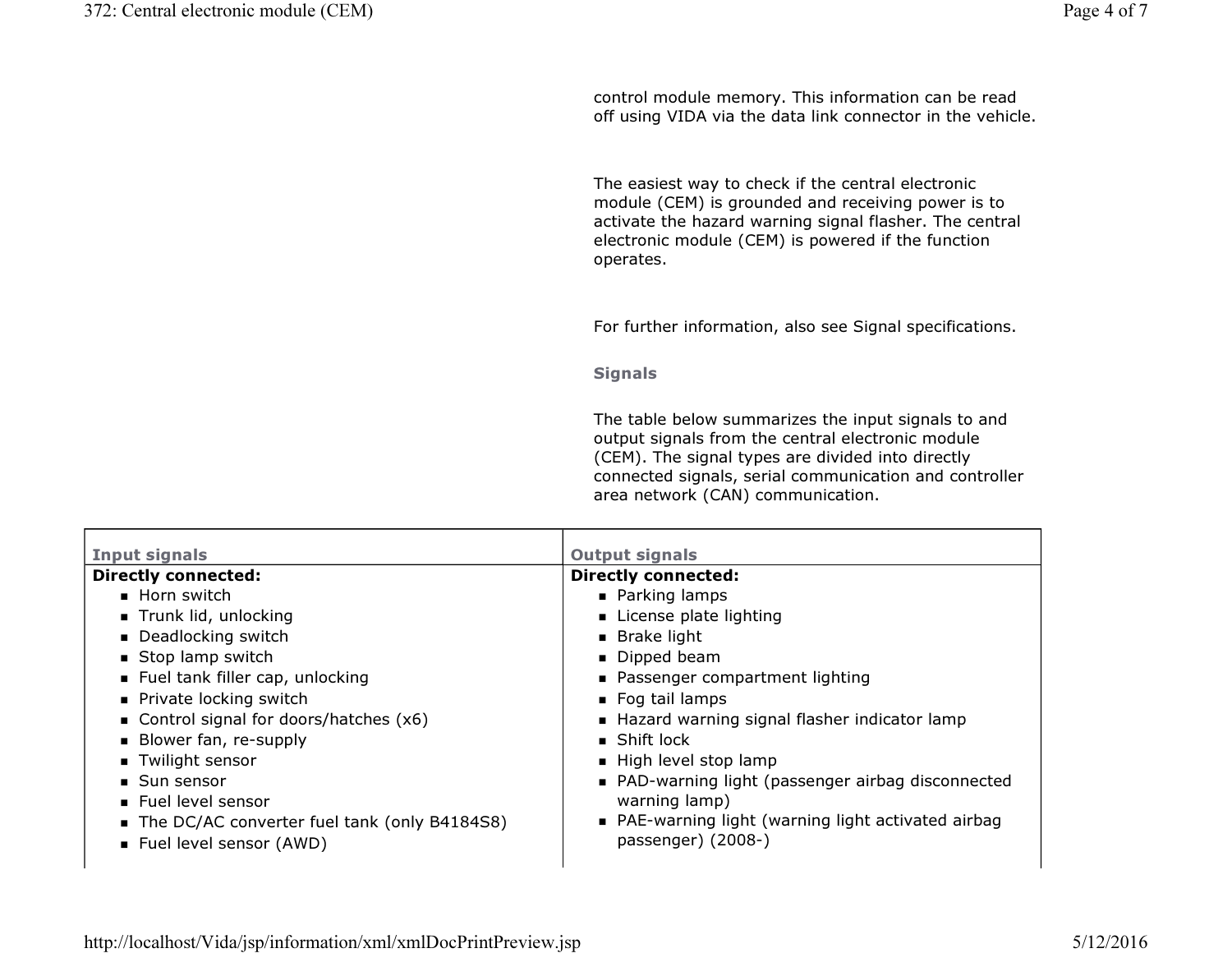- Seat belt buckle sensor, rear  $(x3)$
- Supplemental Restraint System Module (SRS), collision output signal
- $\blacksquare$  Hazard warning signal flasher switch
- Vicinity signal, ignition key
- Dip switch
- Sun roof speed signal
- Washer fluid level sensor
- Fuel pump, re-supply
- Brake fluid level switch
- Reverse gear sensor
- Parking brake switch
- Clutch pedal sensor (5 cylinder petrol engines with manual transmissions)
- Clutch pedal switch (diesel engines with manual transmissions)
- Accelerator pedal (AP) position sensor
- Battery temperature sensor (replaced by software starting from structure week 200605)
- Outside temperature gauge
- Light switch module (LSM)
- Secondary battery (2010-, only on vehicles with the function automatic start/stop of engine).
- Seat belt reminder
- Fuel tank filler cap, unlocking
- Turn signal lamps
- Malfunction indicator lamp (MIL).
- Alarm LED
- Mass movement sensor module (MMS), or ultrasonic sensor module (IMS), voltage supply
- Steering Column Lock Module (SCL), wake-up (does not apply to USA/CDN market for 2009-).
- Engine control module (ECM), stimulation
- Dimmer switch, instrument lighting
- $\blacksquare$  Trunk lid, unlocking
- $\blacksquare$  Receiver, power supply
- Sun roof, closing signal
- Frequency signal, electrical additional heater
- Frequency signal blower fan
- Indicator lamp, deadlock
- Passenger seat sensor, supply voltage
- Fuel pump, relay
- Infotainment relay
- Rear windshield washer, relay
- $\blacksquare$  High beam, relay
- $\blacksquare$  Front windshield washer, relay
- Rear demist, relay
- Extended power supply, relay
- Passenger compartment lighting (power supply)
- Reversing lamp, relay
- Ignition switch interlock, relay
- Front fog lamps, relay
- Headlamp washer, relay
- $\blacksquare$  Horn, relay
- Tailgate wiper, relay
- $\blacksquare$  Light switch module (LSM)
- LEDs in doors for lock indication (only C70)
- LEDs in switch roof movement (only C70, 2008-)
- Humidity sensor, voltage supply (option, only ECC 2008-)
- Alcolock, voltage supply (option 2009-)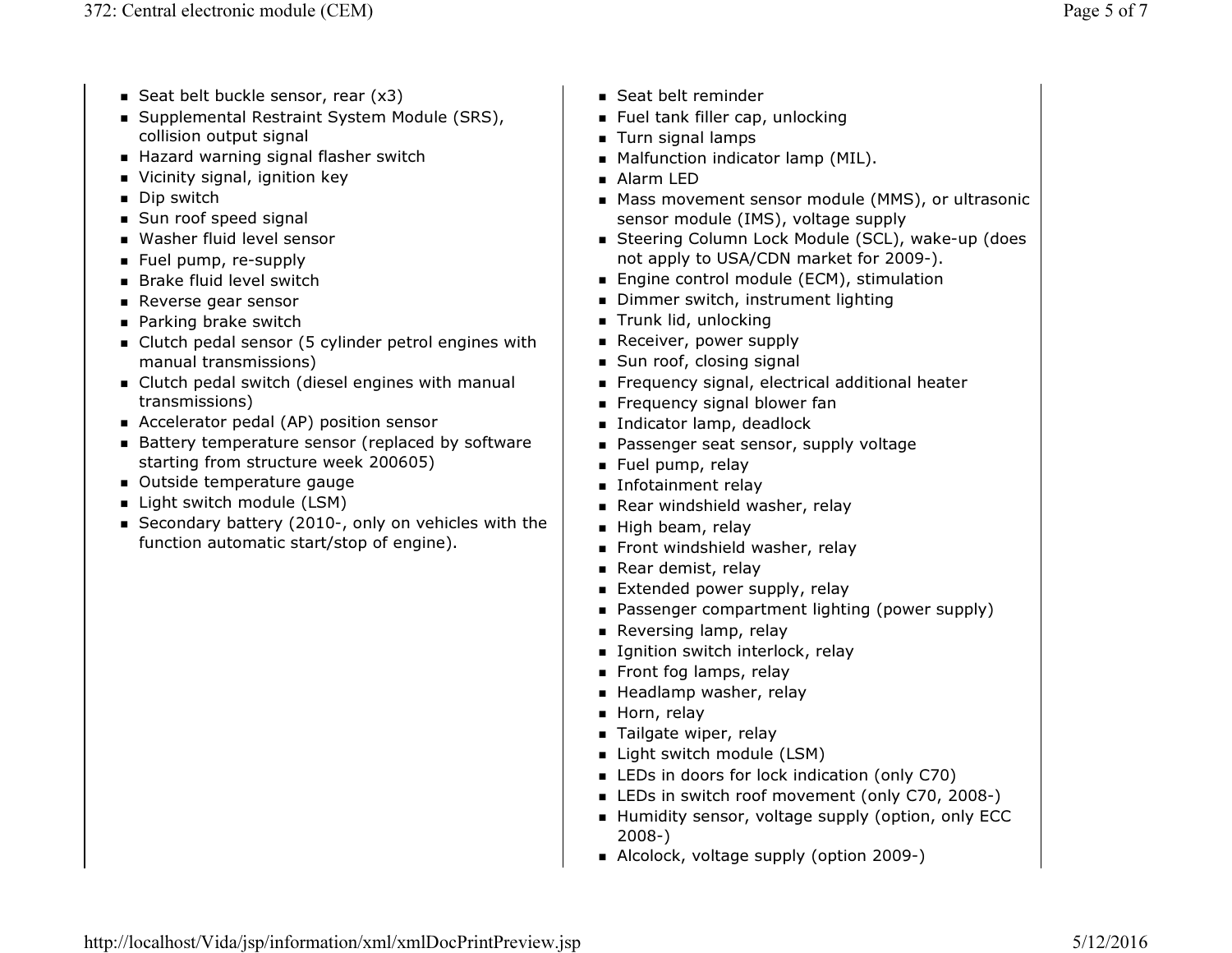|                                                                                                                                                                                                                                                                                                                                                                                                                                                                                                                                                                                                                                                                                                                                                                              | • Daytime running lights, relay (from structure week<br>201044, option)                                                                                                                                                                                                                                                                                                                                                                                                                                                                                                                                                                                                                                                                                                                |
|------------------------------------------------------------------------------------------------------------------------------------------------------------------------------------------------------------------------------------------------------------------------------------------------------------------------------------------------------------------------------------------------------------------------------------------------------------------------------------------------------------------------------------------------------------------------------------------------------------------------------------------------------------------------------------------------------------------------------------------------------------------------------|----------------------------------------------------------------------------------------------------------------------------------------------------------------------------------------------------------------------------------------------------------------------------------------------------------------------------------------------------------------------------------------------------------------------------------------------------------------------------------------------------------------------------------------------------------------------------------------------------------------------------------------------------------------------------------------------------------------------------------------------------------------------------------------|
| <b>Via serial communication:</b>                                                                                                                                                                                                                                                                                                                                                                                                                                                                                                                                                                                                                                                                                                                                             | <b>Via serial communication:</b>                                                                                                                                                                                                                                                                                                                                                                                                                                                                                                                                                                                                                                                                                                                                                       |
| Gas discharge lamp module (GDL) (2 pcs.) (optional<br>equipment) (S40/V50 -200719, C30/C70 -200945)<br>Remote control receiver<br>Rain sensor module (RSM) (optional extra)<br>Steering Column Lock Module (SCL) (does not apply<br>to USA/CDN market for 2009-).<br>Siren control module (SCM) (optional extra)<br>Start control module (SCU)<br>■ Wiper motor module (WMM)<br>Sun roof module (SRM)<br>Humidity sensor (option, only ECC 2008-)<br>Battery monitoring sensor (7/240), with signals<br>about the battery's (main battery) status. Only on<br>vehicles with the function brake energy regeneration<br>201020- (for D4164T the battery monitoring sensor<br>is connected to Engine control module (ECM)).<br>Via Controller Area Network (CAN) communication: | Gas discharge lamp module (GDL) (2 pcs.) (optional<br>equipment) (S40/V50 -200719, C30/C70 -200945)<br>Remote control receiver<br>Rain sensor module (RSM) (optional extra)<br>Steering Column Lock Module (SCL) (does not apply<br>to USA/CDN market for 2009-).<br>Siren control module (SCM) (optional extra)<br>Start control module (SCU)<br>Wiper motor module (WMM)<br>Sun roof module (SRM)<br>Humidity sensor (option, only ECC 2008-)<br>Battery monitoring sensor (7/240), with signals such<br>as start key position and diagnostic commands. Only<br>on vehicles with the function brake energy<br>regeneration 201020- (for D4164T the battery<br>monitoring sensor is connected to Engine control<br>module (ECM)).<br>Via Controller Area Network (CAN) communication: |
| Accessory electronic module (AEM) (optional extra)                                                                                                                                                                                                                                                                                                                                                                                                                                                                                                                                                                                                                                                                                                                           | Accessory electronic module (AEM) (optional extra)                                                                                                                                                                                                                                                                                                                                                                                                                                                                                                                                                                                                                                                                                                                                     |
| Brake control module (BCM)                                                                                                                                                                                                                                                                                                                                                                                                                                                                                                                                                                                                                                                                                                                                                   | Brake control module (BCM)                                                                                                                                                                                                                                                                                                                                                                                                                                                                                                                                                                                                                                                                                                                                                             |
| Climate control module (CCM)                                                                                                                                                                                                                                                                                                                                                                                                                                                                                                                                                                                                                                                                                                                                                 | Climate control module (CCM)                                                                                                                                                                                                                                                                                                                                                                                                                                                                                                                                                                                                                                                                                                                                                           |
| Combustion preheater module (CPM) (optional<br>extra)                                                                                                                                                                                                                                                                                                                                                                                                                                                                                                                                                                                                                                                                                                                        | Combustion preheater module (CPM) (optional<br>extra)                                                                                                                                                                                                                                                                                                                                                                                                                                                                                                                                                                                                                                                                                                                                  |
| Driver door module (DDM)                                                                                                                                                                                                                                                                                                                                                                                                                                                                                                                                                                                                                                                                                                                                                     | Driver door module (DDM)                                                                                                                                                                                                                                                                                                                                                                                                                                                                                                                                                                                                                                                                                                                                                               |
| Driver information module (DIM)                                                                                                                                                                                                                                                                                                                                                                                                                                                                                                                                                                                                                                                                                                                                              | Driver information module (DIM)                                                                                                                                                                                                                                                                                                                                                                                                                                                                                                                                                                                                                                                                                                                                                        |
| ■ Engine control module (ECM)                                                                                                                                                                                                                                                                                                                                                                                                                                                                                                                                                                                                                                                                                                                                                | ■ Engine control module (ECM)                                                                                                                                                                                                                                                                                                                                                                                                                                                                                                                                                                                                                                                                                                                                                          |
| Electrical power steering module (EPS)                                                                                                                                                                                                                                                                                                                                                                                                                                                                                                                                                                                                                                                                                                                                       | Electrical power steering module (EPS)                                                                                                                                                                                                                                                                                                                                                                                                                                                                                                                                                                                                                                                                                                                                                 |
| Infotainment control module (ICM)                                                                                                                                                                                                                                                                                                                                                                                                                                                                                                                                                                                                                                                                                                                                            | Infotainment control module (ICM)                                                                                                                                                                                                                                                                                                                                                                                                                                                                                                                                                                                                                                                                                                                                                      |
| Passenger door module (PDM)<br>• Phone module (PHM) (optional extra)                                                                                                                                                                                                                                                                                                                                                                                                                                                                                                                                                                                                                                                                                                         | Passenger door module (PDM)<br>• Phone module (PHM) (optional extra)                                                                                                                                                                                                                                                                                                                                                                                                                                                                                                                                                                                                                                                                                                                   |
| • Power seat module (PSM) (optional extra)                                                                                                                                                                                                                                                                                                                                                                                                                                                                                                                                                                                                                                                                                                                                   | • Power seat module (PSM) (optional extra)                                                                                                                                                                                                                                                                                                                                                                                                                                                                                                                                                                                                                                                                                                                                             |
| • Supplemental restraint system module (SRS)                                                                                                                                                                                                                                                                                                                                                                                                                                                                                                                                                                                                                                                                                                                                 | • Supplemental restraint system module (SRS)                                                                                                                                                                                                                                                                                                                                                                                                                                                                                                                                                                                                                                                                                                                                           |
| Steering wheel module (SWM)                                                                                                                                                                                                                                                                                                                                                                                                                                                                                                                                                                                                                                                                                                                                                  | Steering wheel module (SWM)                                                                                                                                                                                                                                                                                                                                                                                                                                                                                                                                                                                                                                                                                                                                                            |
| Transmission control module (TCM) (optional extra)                                                                                                                                                                                                                                                                                                                                                                                                                                                                                                                                                                                                                                                                                                                           | Transmission control module (TCM) (optional extra)                                                                                                                                                                                                                                                                                                                                                                                                                                                                                                                                                                                                                                                                                                                                     |
| Trailer module (TRM) (optional extra).                                                                                                                                                                                                                                                                                                                                                                                                                                                                                                                                                                                                                                                                                                                                       | Trailer module (TRM) (optional extra).                                                                                                                                                                                                                                                                                                                                                                                                                                                                                                                                                                                                                                                                                                                                                 |